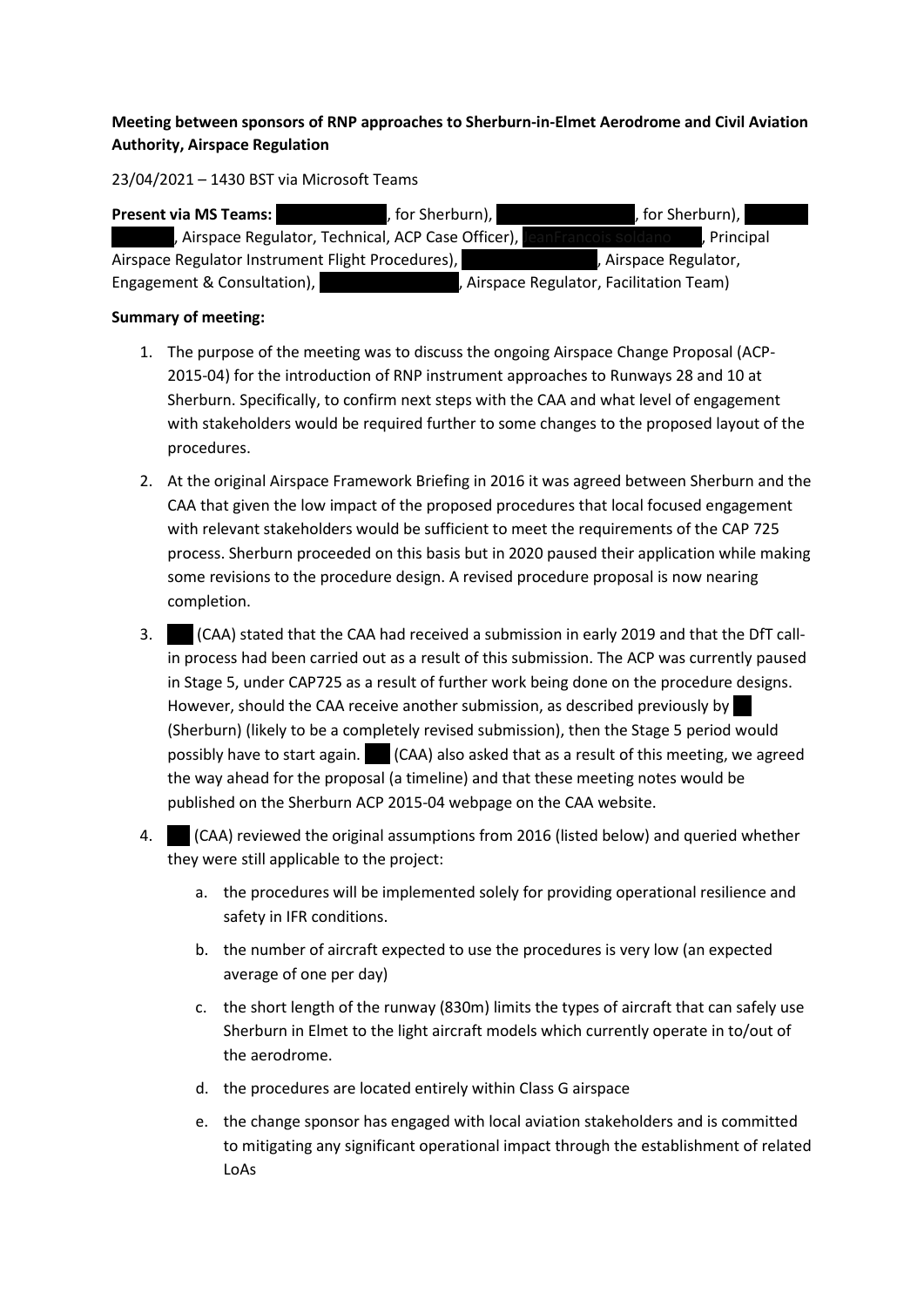- f. there are few residential areas located under the procedures and those which are affected are already overflown by aircraft.
- g. the procedures have been designed to minimise noise impact where appropriate without additional operational complexity.
- 5. Sherburn) confirmed that all assumptions were still applicable and that despite some minor changes to the procedures resulting in a planned revision to Sherburn's ACP submission, the scope and intent of the proposal was unchanged.
- 6. Sherburn) explained the changes to the IFP designs were minimal on RW 28 where the tracks remain much the same but with waypoint changes. The changes on RW10 MAP route up and around existing areas of in/out bound aircraft to SAC and LEA and are very low usage.
- 7. Given the intention to alter some elements of the proposal, it was agreed between Sherburn and the CAA that a further period of engagement with the relevant airspace and local stakeholders to raise awareness and discuss the impact of these changes should be conducted, but that the revised proposal did not precipitate the need for a formal  $\text{constant}$  (CAA) explained Sherburn should record these engagement activities and any ongoing engagement that has taken place to date. This information, together with the evidence (emails, meeting minutes, etc) should be collated and submitted as a report as part of the revised ACP submission.
- 8. **E** (Sherburn) queried whether a formal timescale was necessary for the engagement period – it was confirmed this would be at Sherburn's discretion and that they should consider the impacts of the revised proposal.
- 9. Sherburn) described some of the issues encountered with local stakeholders and stated that there was a possibility that a Letter of Agreement (LoA) governing operational arrangements with Burn Glider Club would not materialise and that at some point Sherburn would have to draw a line under discussions, also stating Sherburn has a workable Risk Assessment for operating without an LoA if necessary. (CAA) stated that the CAA (ATM Inspector) would need to consider the risks of operating without a signed LoA.  $\Box$  (CAA) said that a stakeholder's decision not to engage in dialogue around developing a new LoA is not a reason why a proposal could not be presented to the CAA for its consideration. The CAA would expect the sponsor to make best endeavours to engage with the stakeholder during the development of the proposal and to keep the offer of developing an LoA always open.
- 10. Discussion turned to the status of the Localiser Performance with Vertical Guidance (LPV) element of the procedures.  $\blacksquare$  (Sherburn) queried whether it would be possible to get an LPV procedure approved, even if it would subsequently be notified as not available.
- 11. GAA) explained that following the impact of the UK leaving the EU, ANSPs will no longer have an agreement with the European Satellite Service Provider (ESSP), meaning LPV approach procedures will be de-notified. It was confirmed that the CAA is not expecting to issue any approval for LPV after the 25<sup>th</sup> June and subsequently new procedures could not have LPV minima notified.